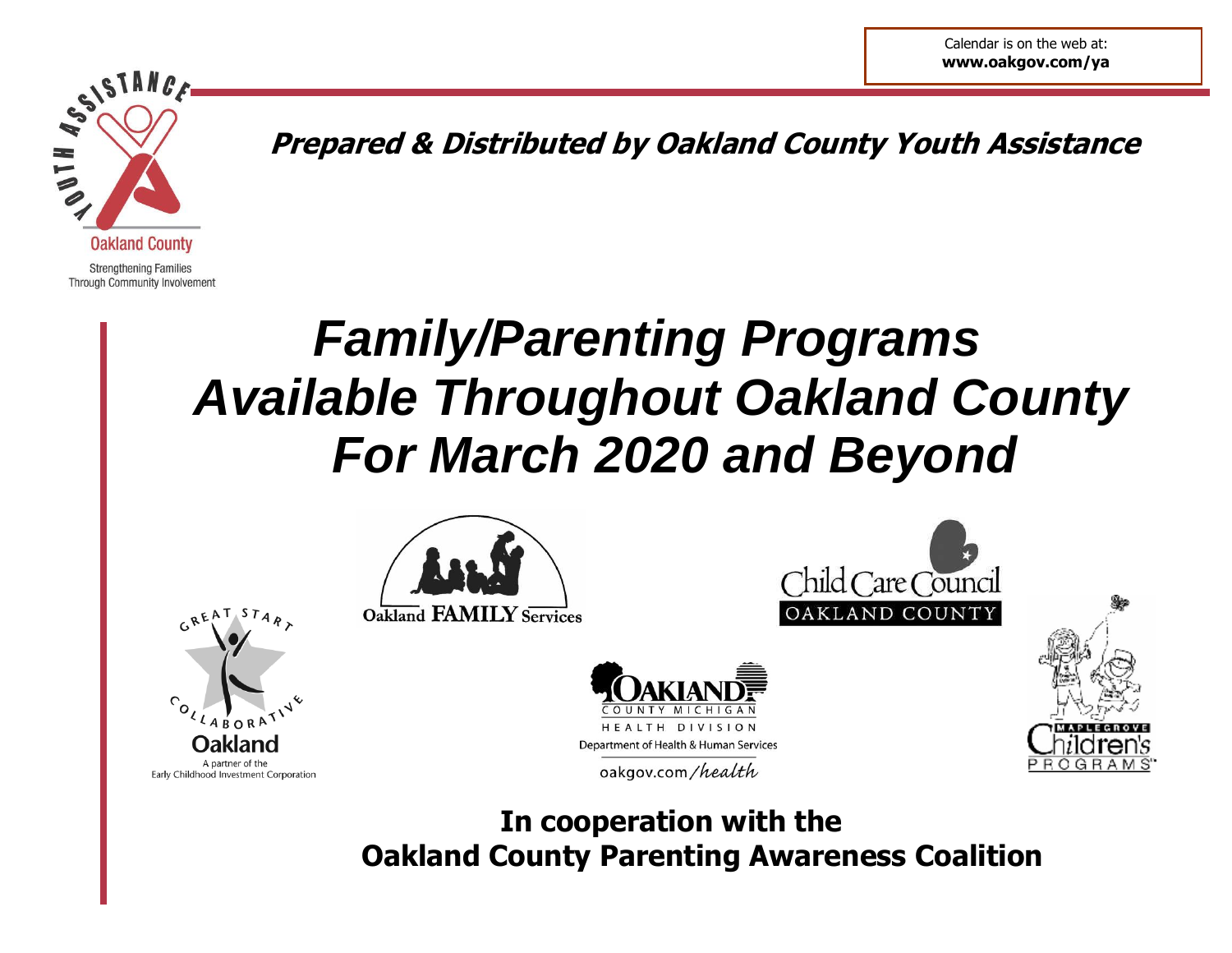## **IMPORTANT MESSAGE**

Beginning in October 2009 we will no longer be able to print and mail the Parenting Calendar.

Electronic editions of this calendar will be available and will still be updated monthly.

Please continue to send in any new programs to be added or changes to be made using the form in the front of the calendar as usual.

The electronic version will still be available on our website at:

www.oakgov.com/ya

*Thank you*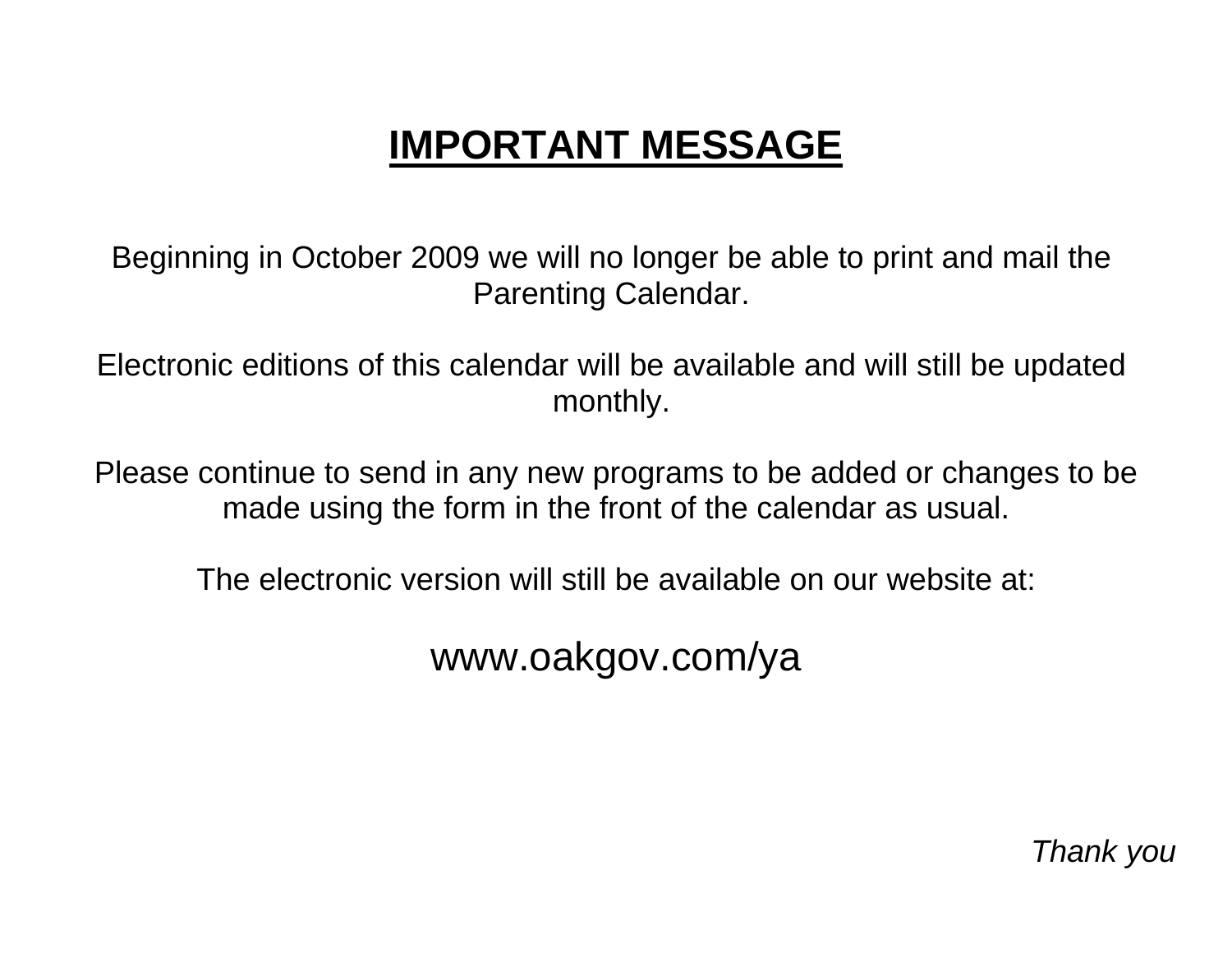#### **UPCOMING FAMILY/PARENTING PROGRAMS IN OAKLAND COUNTY**

**Help us get the word out about parenting programs you are offering.**

**Please fill in the necessary information completely (one form for each class), then fax (248) 858-1493 or mail it to: Oakland County Youth Assistance, 1200 N. Telegraph Rd., Bldg. 14 East, Pontiac, MI 48341-0452**

| I.E., TEEN, SUBSTANCE ABUSE, FATHER FOCUSED, GRANDPARENT FOCUSED<br>,我们也不会有什么。""我们的人,我们也不会有什么?""我们的人,我们也不会有什么?""我们的人,我们也不会有什么?""我们的人,我们也不会有什么?""我们的人<br>CLASS SIZE/RESIDENCY LIMITS: YES: YES: NO: THE YES, PLEASE INDICATE LIMIT: WELLOW ARE AND AND THE PERSON DESCRI<br>LOCATION/BUILDING, ADDRESS, INCLUDING ZIP CODE: _________________________________<br>NAME AND ADDRESS OF YOUR SPONSORING ORGANIZATION: Name of the state of the state of the state of the state of the state of the state of the state of the state of the state of the state of the state of the state of the stat |  |  |
|------------------------------------------------------------------------------------------------------------------------------------------------------------------------------------------------------------------------------------------------------------------------------------------------------------------------------------------------------------------------------------------------------------------------------------------------------------------------------------------------------------------------------------------------------------------------------------------------|--|--|
|                                                                                                                                                                                                                                                                                                                                                                                                                                                                                                                                                                                                |  |  |
|                                                                                                                                                                                                                                                                                                                                                                                                                                                                                                                                                                                                |  |  |
|                                                                                                                                                                                                                                                                                                                                                                                                                                                                                                                                                                                                |  |  |
|                                                                                                                                                                                                                                                                                                                                                                                                                                                                                                                                                                                                |  |  |
|                                                                                                                                                                                                                                                                                                                                                                                                                                                                                                                                                                                                |  |  |
|                                                                                                                                                                                                                                                                                                                                                                                                                                                                                                                                                                                                |  |  |
|                                                                                                                                                                                                                                                                                                                                                                                                                                                                                                                                                                                                |  |  |
|                                                                                                                                                                                                                                                                                                                                                                                                                                                                                                                                                                                                |  |  |
|                                                                                                                                                                                                                                                                                                                                                                                                                                                                                                                                                                                                |  |  |

**Information must be received by the 10th of each month for inclusion in the next calendar. Please contact this office upon conclusion of your program.**

**THANK YOU FOR YOUR SUPPORT! OAKLAND COUNTY PARENTING AWARENESS COALITION** 

**For questions or information, please contact Oakland County Youth Assistance at 248-858-0051.**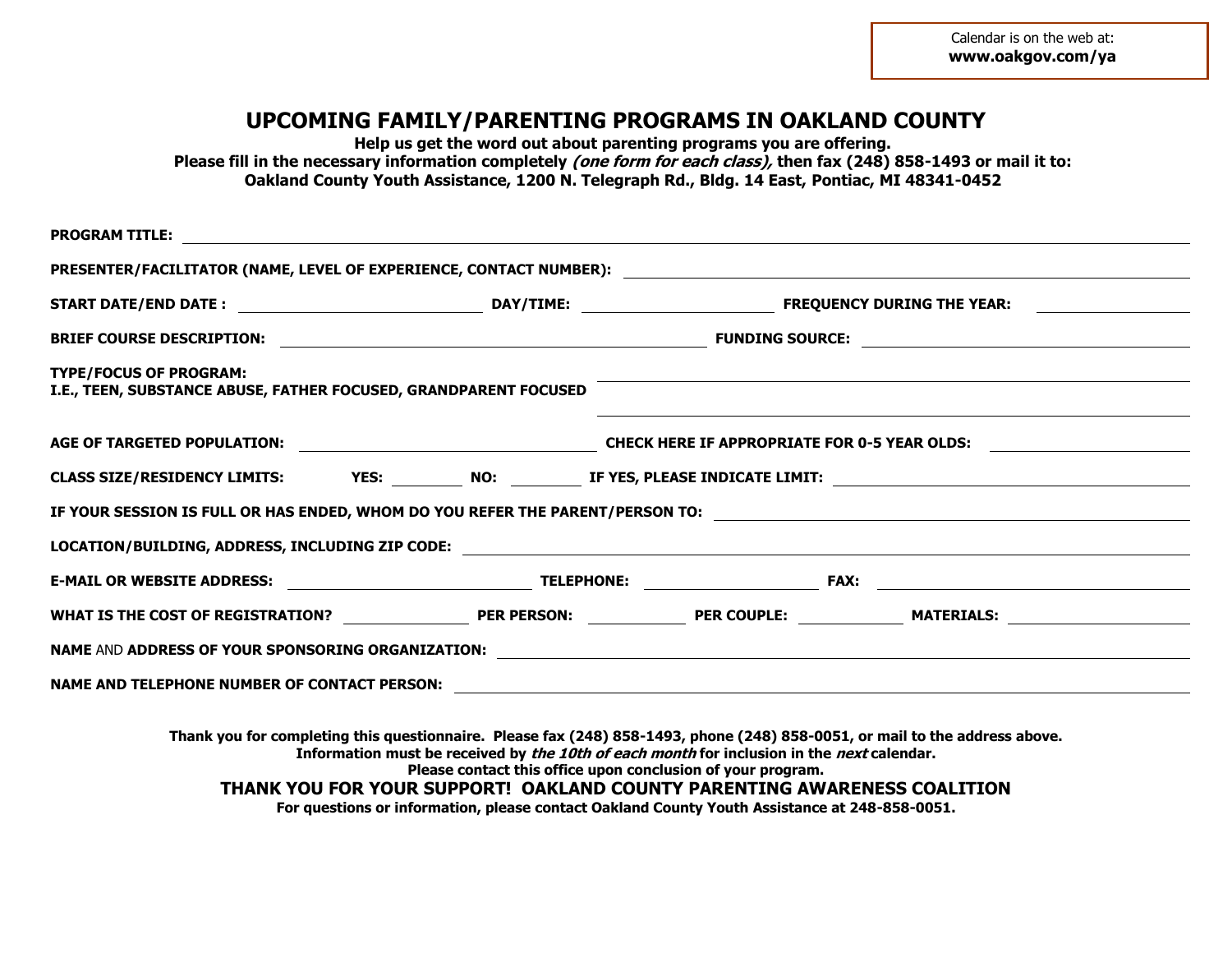#### **PARENTING CLASSES**

| <b>DATES/TIMES</b>               | <b>PROGRAM TITLE</b>                                                                                                                                                                       | <b>LOCATION</b>                                                                             | <b>COST</b>      | <b>SPONSORING</b><br><b>ORGANIZATION</b> | <b>CONTACT PERSON AND</b><br><b>PHONE</b>                                          |
|----------------------------------|--------------------------------------------------------------------------------------------------------------------------------------------------------------------------------------------|---------------------------------------------------------------------------------------------|------------------|------------------------------------------|------------------------------------------------------------------------------------|
| Ongoing<br>Tuesday, $5 - 7$ p.m. | Love & Logic Early Childhood<br>Parenting Made Fun! For parents<br>of 0-6 years old children.                                                                                              | <b>First Family Counseling</b><br>30200 Telegraph Road<br>Suite 106<br>Bingham Farms, 48025 | \$99             | <b>First Family Counseling</b>           | Cynthia Reynolds<br>248-646-1700<br>www.firstfamilycounseling.com                  |
| Ongoing                          | Essential Parenting Workshop -<br>Personalized one-on-one<br>parenting courses. Positive and<br>effective techniques, parenting<br>styles, behavior & discipline.                          | Flexible per client.                                                                        | Please call.     | Achieve Life Balance,<br>LLC             | Susan Graham<br>248-762-1081                                                       |
| Ongoing                          | Positive Solutions For Families -<br>Parenting workshop series for<br>caregivers of ages $0 - 5$ .<br>Understand challenging behavior<br>and use positive approaches to<br>help them grow. | In Pontiac - 114 Orchard Lake<br>Road<br>In Berkley - 2351 12 Mile Road                     | Free             | Oakland Family<br>Services               | Margaret Sclesky<br>248-858-7766 x1300 or<br>Julie Lemay<br>248-544-4004 x 5202    |
| Ongoing                          | Positive Discipline - Series of 3<br>parenting workshops; Learn<br>positive parenting techniques,<br>effective discipline & create<br>healthy boundaries.                                  | Determined by client                                                                        | Please call.     | Parenting From the<br>Heart, LLC         | Beverly Scarbrough<br>248-935-6767<br>Parenting4you@gmail.com<br>Parenting4you.com |
| Ongoing                          | Early Head Start - 90 minute<br>visits once a week. Teach<br>parenting skills & child<br>development birth $-3$ years old.                                                                 | In-Home Services.                                                                           | Free             | <b>OLHSA</b>                             | Patrice Garry<br>248-409-1642                                                      |
| Ongoing - Call for day & time    | PTC - Parenting Through Change<br>Build parent strengths & teach<br>caregivers new skills to decrease<br>undesired behaviors & increase<br>compliance.                                     | <b>Easter Seals</b><br>2399 E. Walton Blvd.<br>Auburn Hills, 48326                          | \$18 per meeting | Easter Seals of<br>Michigan              | <b>Terry McLaughlin</b><br>248-475-6400                                            |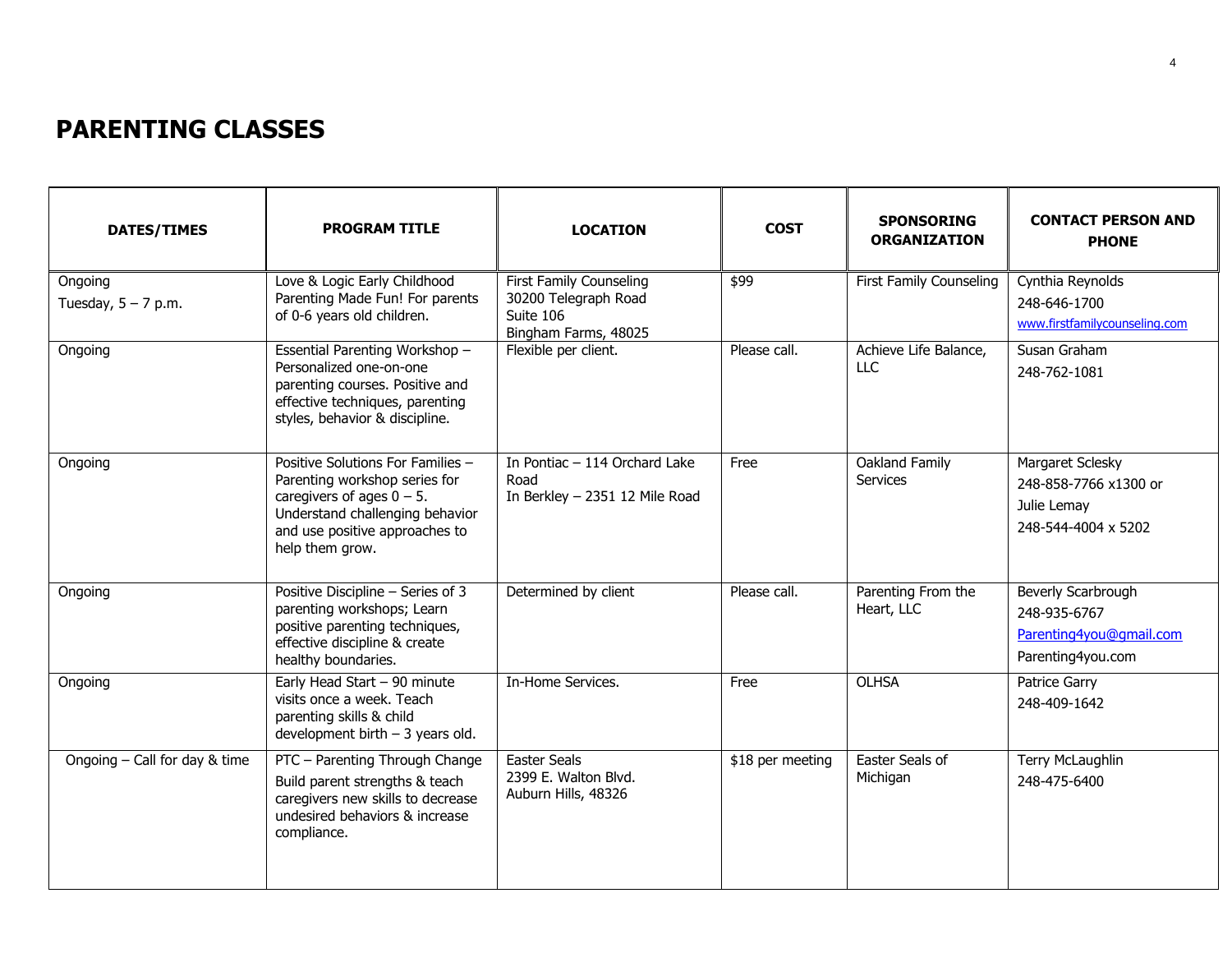| <b>DATES/TIMES</b>                                                            | <b>PROGRAM TITLE</b>                                                                                                                                                                                 | <b>LOCATION</b>                                                                               | <b>COST</b>                                                        | <b>SPONSORING</b><br><b>ORGANIZATION</b> | <b>CONTACT PERSON AND</b><br><b>PHONE</b>                       |
|-------------------------------------------------------------------------------|------------------------------------------------------------------------------------------------------------------------------------------------------------------------------------------------------|-----------------------------------------------------------------------------------------------|--------------------------------------------------------------------|------------------------------------------|-----------------------------------------------------------------|
| Ongoing                                                                       | Parenting Skills -promotes<br>healthy and life affirming values,<br>knowledge and interaction<br>between parents and their<br>children.                                                              | Health Brings Wealth<br>15565 Northland Drive<br>Suite 702 West Tower<br>Southfield, MI 48075 | Please call for<br>cost information.<br>Scholarships<br>available. | Health Brings Wealth,<br>LLC             | Nedra Lucas<br>248-967-9561<br>healthbringswealth2012@yahoo.com |
| Monthly and private sessions<br>upon request<br>Day & time varies please call | Michigan Special Education<br>Mediation Program - conflict<br>management for all ages and<br>those with special needs.                                                                               | Oakland Mediation Center<br>550 Hulet Drive<br><b>Bloomfield Hills</b>                        | Free                                                               | Oakland Mediation<br>Center              | Register online<br>www.mediation-omc.org                        |
| Ongoing<br>Monday-Friday                                                      | Nurturing Parent Program -<br>Helping parents achieve a<br>nurturing family life. Parents &<br>children participate together so all<br>family members benefit.                                       | At home - visiting public health<br>nurse provides 16 week<br>program.                        | No Cost                                                            | Oakland County Health<br><b>Division</b> | Nurse on Call<br>1-800-848-5533                                 |
| Saturday $- 1 - 4:30$ p.m.<br>Call for exact Saturday                         | <b>Substance Abuse Education</b><br>Program- designed to educate<br>parents & teens about substance<br>use disorders.                                                                                | Maplegrove Center<br>6773 W. Maple Road<br>West Bloomfield, MI 48322                          | \$50 per family                                                    | Maplegrove<br><b>Community Education</b> | Lisa Kaplan<br>248-661-6170                                     |
| Ongoing<br>Call for Dates and Times                                           | Early Learning Communities -<br>Provides parents and caregivers<br>with the tools and training needed<br>to ensure that their children are<br>prepared and ready to learn when<br>they start school. | Oakland Family Services<br>114 Orchard Lake Road, Pontiac,<br>MI 48341                        | No Cost                                                            | Oakland Family<br><b>Services</b>        | Margaret Sclesky<br>248-858-7766<br>Ext. 1300                   |
| Ongoing<br>Call for Dates and Times                                           | Early Learning Communities-<br>Child Development Classes- Focus<br>on Active Learning and Learning<br>through Play. Designed for anyone<br>who cares for children. (Ages $13 -$<br>adult)            | <b>Oakland Family Services</b><br>114 Orchard Lake Road, Pontiac,<br>MI 48341                 | No Cost                                                            | Oakland Family<br><b>Services</b>        | Margaret Sclesky<br>248-858-7766 ext. 1300                      |
| Ongoing<br>Call for Dates and Times                                           | <b>Early Learning Communities</b><br>Child Development Classes for all<br>Caregivers of Children (ages 13 and<br>up). Focus on Active Learning with<br>High Scope curriculum.                        | Lake Orion United Methodist<br>Church, 140 Flint Street,<br>Lake Orion, MI 48362              | No Cost                                                            | Oakland Family<br><b>Services</b>        | <b>Margaret Sclesky</b><br>248-858-7766 ext. 1300               |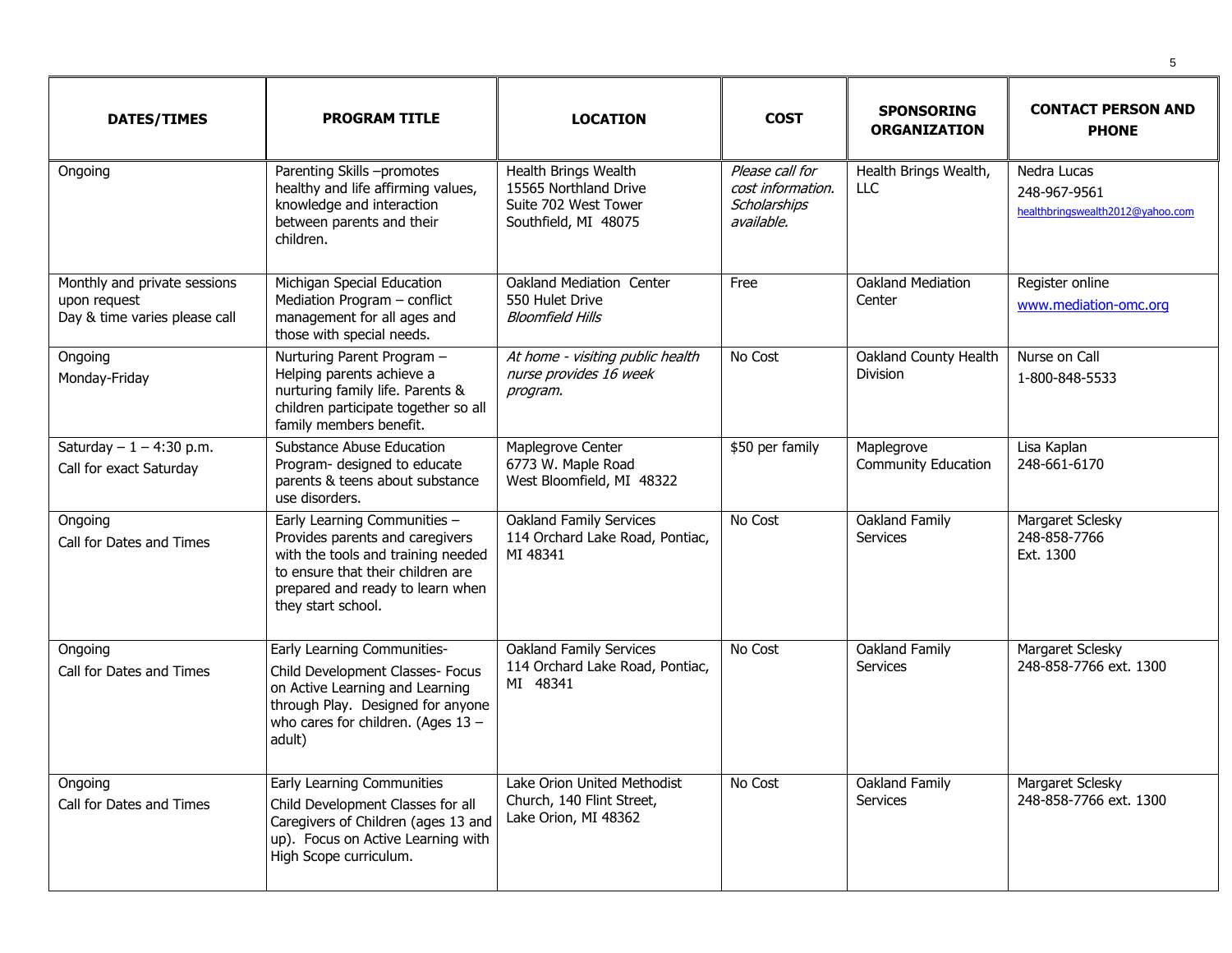| <b>DATES/TIMES</b>                                                             | <b>PROGRAM TITLE</b>                                                                                                                                                                     | <b>LOCATION</b>                                                                               | <b>COST</b>                                                                                | <b>SPONSORING</b><br><b>ORGANIZATION</b>                   | <b>CONTACT PERSON AND</b><br><b>PHONE</b>                                    |
|--------------------------------------------------------------------------------|------------------------------------------------------------------------------------------------------------------------------------------------------------------------------------------|-----------------------------------------------------------------------------------------------|--------------------------------------------------------------------------------------------|------------------------------------------------------------|------------------------------------------------------------------------------|
| Ongoing<br>Call for Dates and Times                                            | Early Learning Communities<br>Play groups for Active Learning for<br>Caregivers and Children ages 2-10<br>years of age. (High Scope<br>curriculum.)                                      | <b>Oakland Family Services</b><br>114 Orchard Lake Road,<br>Pontiac, MI 48341                 | No Cost                                                                                    | Oakland Family<br><b>Services</b>                          | <b>Margaret Sclesky</b><br>248-858-7766 ext. 1300                            |
| Ongoing - Call for dates and<br>time.                                          | Fussy Baby Program - Birth to 3<br>years. Education and support<br>based program for dealing with<br>the difficulties in infancy. In home<br>services to families in Oakland<br>County.  | <b>Oakland Family Services</b><br>114 Orchard Lake Road<br>Pontiac, MI 48341                  | Free - must<br>meet certain<br>criteria.                                                   | Oakland Family<br><b>Services</b>                          | <b>Esther Lee</b><br>248-858-7766 ext. 1209<br>www.oaklandfamilyservices.org |
| Ongoing - Call for dates and<br>time.                                          | Parents as Teachers - Provides<br>parents with information on child<br>development and involves parents<br>in learning activities. In home<br>services to families in Oakland<br>County. | <b>Oakland Family Services</b><br>114 Orchard Lake Road<br>Pontiac, MI 48341                  | Free                                                                                       | Oakland Family<br><b>Services</b>                          | <b>Esther Lee</b><br>248-858-7766 ext. 1209<br>www.oaklandfamilyservices.org |
| Ongoing - Call for dates and<br>time.                                          | Parenting the Love and Logic Way<br>Parenting education, support &<br>group discussion.                                                                                                  | <b>First Family Counseling</b><br>30200 Telegraph Road<br>Ste. 106<br>Bingham Farms, MI 48025 | \$119 for 6 week<br>program.<br>Materials<br>included.<br>DHS participants<br>may be free. | <b>First Family Counseling</b>                             | Cynthia Reynolds<br>248-646-1700<br>www.firstfamilycounseling.com            |
| Every other Thursday<br>6:30 p.m.<br>Call for exact dates                      | Parent Support Group for early<br>onset of bi-polar disorder in<br>children.                                                                                                             | Havenwyck Hospital<br>1525 University Drive<br>Auburn Hills                                   | No Cost                                                                                    | Havenwyck Hospital                                         | Marega Delizio<br>248-515-9285                                               |
| Ongoing<br>Thursdays<br>6:00-7:30 p.m.                                         | Parenting Classes-development/<br>learning stages from birth to<br>teens, discipline, consequences,<br>praise, self-control &<br>communication skills.                                   | In Home Services                                                                              | Sliding Fee                                                                                | Deborah's Moceri<br>Agency, LLC                            | Deborah Moceri<br>248-650-7999<br>deborahmoceri@comcast.net                  |
| Ongoing every<br>Monday, Tuesday, Thursday &<br>Friday. 9:30 a.m. - 10:30 a.m. | S.M.I.L.E. (Start Making It Livable<br>For Everyone) An educational<br>program for separating/divorced<br>parents with children under 18.                                                | Oakland County Friend of the<br>Court, 230 Elizabeth Lake Road,<br>Pontiac MI 48341           | No Cost<br>No Registration<br>required.                                                    | <b>Oakland County Circuit</b><br>Court-<br>Family Division | <b>Tammy Starkey</b><br>248-858-0453                                         |

6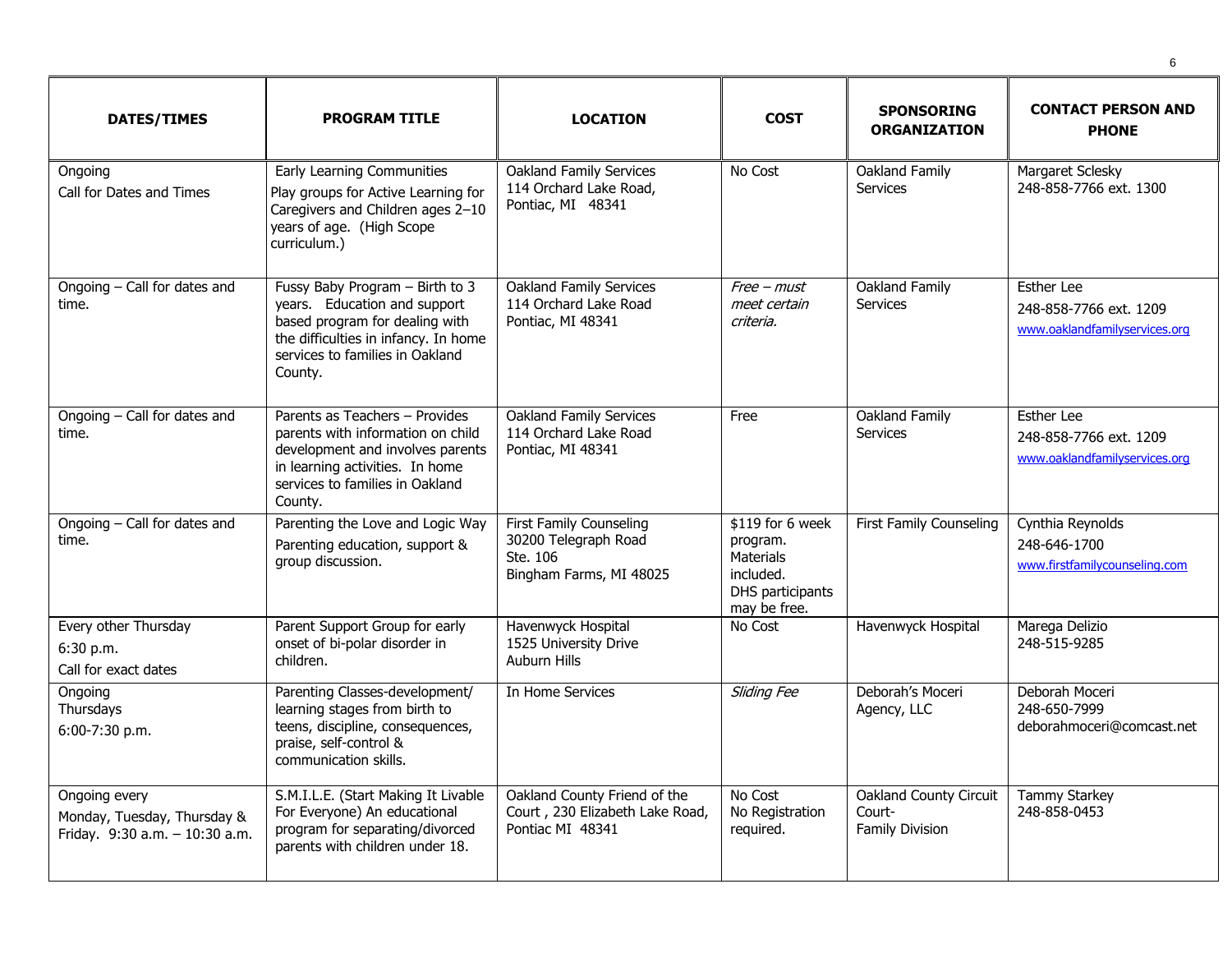| <b>DATES/TIMES</b>                                                              | <b>PROGRAM TITLE</b>                                                                                                                                                                                                    | <b>LOCATION</b>                                                                        | <b>COST</b>                                 | <b>SPONSORING</b><br><b>ORGANIZATION</b> | <b>CONTACT PERSON AND</b><br><b>PHONE</b>                    |
|---------------------------------------------------------------------------------|-------------------------------------------------------------------------------------------------------------------------------------------------------------------------------------------------------------------------|----------------------------------------------------------------------------------------|---------------------------------------------|------------------------------------------|--------------------------------------------------------------|
| Ongoing<br>Saturday 10:00 a.m.                                                  | Parenting Class - Active Parenting<br>- Support and strenghthen<br>existing parenting abilities and<br>promote the development of new<br>competencies. Knowledge skills<br>needed for child rearing<br>responsibilities | Pathways to Success<br>214 West Walton Boulevard<br>Pontiac, MI 48340                  | \$35 per person<br>\$65 per couple          | Pathways to Success                      | Raylyn Dunlap<br>248-550-0293                                |
| Ongoing<br>School Year<br>8:30a.m.                                              | Smart Connections - Parenting -<br>empowering caregivers to support<br>children through difficult times<br>while building resilience                                                                                    | <b>OLSHA</b><br>196 Cesar Chavez Avenue<br>Pontiac, MI 48343                           | Free                                        | <b>OLSHA Head Start</b>                  | Karen Buda<br>248-310-0137                                   |
| Thursdays<br>February 6, 2020 through<br>May 7, 2020<br>5:30 p.m. $- 7:30$ p.m. | The Nurturing Parent Program -<br>15 week parenting program for<br>families of children 5 to 12 years<br>old.                                                                                                           | Carehouse<br>44765 Woodward Avenue<br>Pontiac MI 48341                                 | Free<br>Dinner and<br>Childcare<br>provided | Carehouse                                | Sheronda McDonald<br>248-318-4237<br>SMCDonald@carehouse.org |
| Monday<br>April 20, 2020<br>April 27, 2020<br>7:00 p.m. $-8:30$ p.m.            | Parenting Program- parenting<br>beyond behavior. Understanding<br>different parenting styles,<br>managing difficult behaviors and<br>emotions and setting healthy<br>limits for children                                | Troy School District<br>Service Center Building<br>4420 Livernois Rd<br>Troy, MI 48098 | \$20.00                                     | Troy Youth Assistance                    | 248-823-5095<br>TroyYouthAssistance.org                      |

#### **ADOPTION**

| Ongoing<br>Please call for dates and times                                      | <b>Adoption Orientation</b><br>Learn more about the adoption<br>process and how to get started.                                | Oakland Family Service<br>114 Orchard Lake Rd.<br>Pontiac                                                          | No Cost | Oakland Family<br><b>Services</b> | Lyndsey Farlow<br>248-858-7766 ext 1315 |
|---------------------------------------------------------------------------------|--------------------------------------------------------------------------------------------------------------------------------|--------------------------------------------------------------------------------------------------------------------|---------|-----------------------------------|-----------------------------------------|
| Ongoing<br>Please call for dates and times                                      | <b>Adoption Orientation</b>                                                                                                    | Orchards Children's Services<br>24901 Northwestern Hwy.<br>Ste. 500, Southfield MI                                 | No Cost | Orchards Children's<br>Services   | Jennifer Harmon<br>248-530-7540         |
| Ongoing<br>Monday-Friday<br>9:00 a.m.-5:00 p.m.<br>24-hour assistance available | Adoption Counseling for<br>Unplanned Pregnancy/Locate<br>prenatal resources, assistance<br>from pregnancy through<br>adoption. | Adoption Associates, Inc.<br>26105 Orchard Lake Rd.<br>Suite 301, Farmington Hills Or<br>will go out to meet moms. | No Cost | Adoption Associates,<br>Inc.      | Paula Springer<br>248-474-0990          |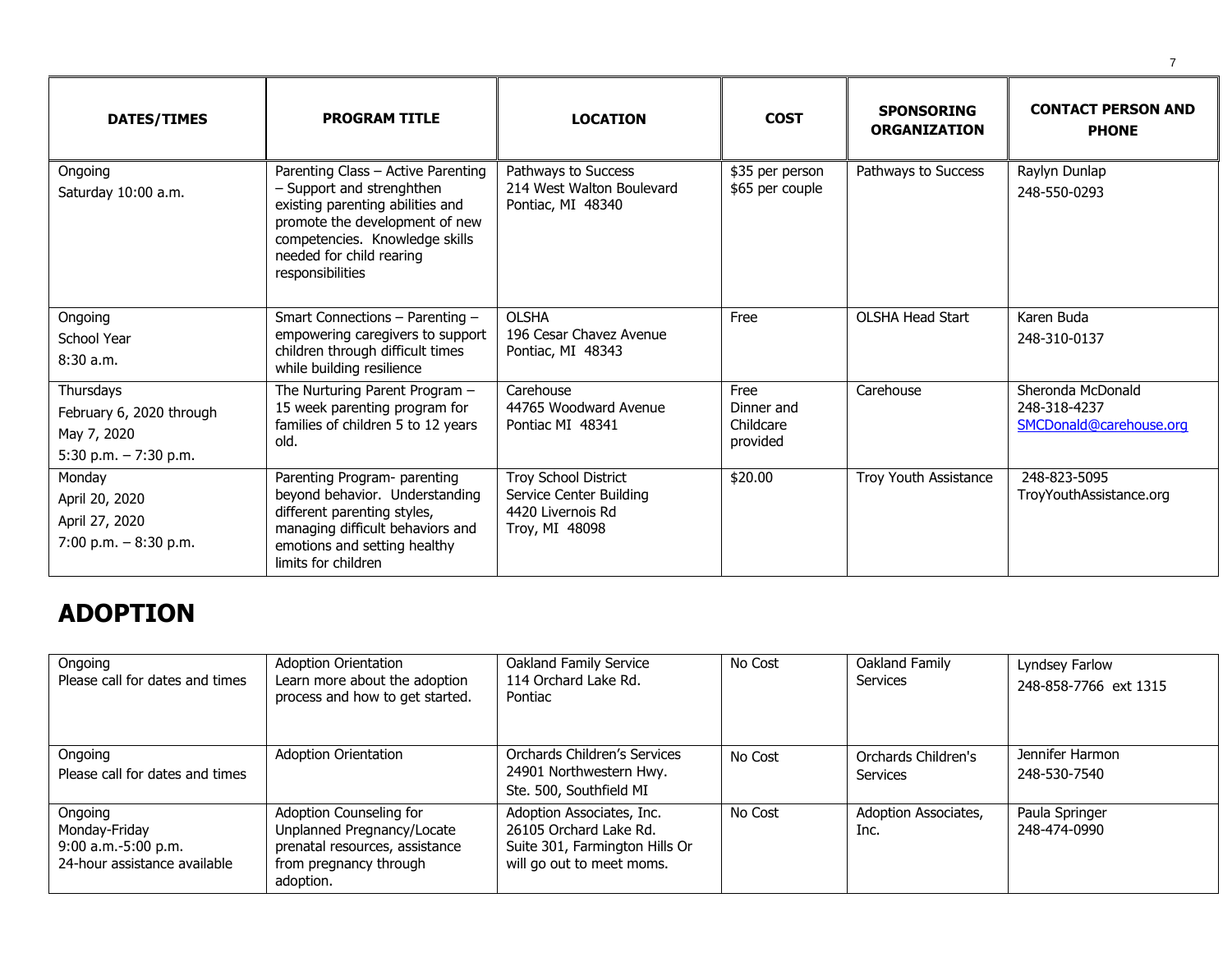| <b>DATES/TIMES</b>                                                                   | <b>PROGRAM TITLE</b>                                                                                                         | <b>LOCATION</b>                                                                       | <b>COST</b> | <b>SPONSORING</b><br><b>ORGANIZATION</b>                                          | <b>CONTACT PERSON AND</b><br><b>PHONE</b> |
|--------------------------------------------------------------------------------------|------------------------------------------------------------------------------------------------------------------------------|---------------------------------------------------------------------------------------|-------------|-----------------------------------------------------------------------------------|-------------------------------------------|
| Ongoing<br>Call For Dates                                                            | Domestic Infant/International<br>Adoption/For prospective,<br>adoptive parents-either domestic<br>or international adoption. | Adoption Associates, Inc.<br>26105 Orchard Lake Rd.<br>Suite 301<br>Farmington Hills  | No Cost     | Adoption Associates,<br>Inc.                                                      | Paula Springer<br>248-474-0990            |
| Ongoing $-$<br>Various dates and times.<br>Call for more information.                | <b>Adoption Orientation</b>                                                                                                  | Lutheran Adoption Services<br>2170 E Big Beaver<br>Troy, MI                           | No Cost     | Lutheran Adoption<br>Service                                                      | 248-663-663-0697<br>Lauren Lochner-Boone  |
| Ongoing quarterly<br>Please call for dates and times                                 | Post Adoption Parent Support<br>Group                                                                                        | <b>Oakland Family Services</b><br>114 Orchard Lake Rd.<br>Pontiac                     | No Cost     | Oakland Family<br><b>Services</b>                                                 | Lyndsey Farlow<br>248-858-7766 ext. 1315  |
| Ongoing - held monthly<br>2 <sup>nd</sup> Tuesday of the month<br>$6:30 - 8:30$ p.m. | Adoption Orientation -<br>Domestic                                                                                           | <b>Bethany Christian Services</b><br>30685 Barrington St. Ste. 140<br>Madison Heights | No Cost     | Bethany Christian<br><b>Services</b><br>www.bethany.org/mad<br>isonheights        | 248-414-4080                              |
| Ongoing- held monthly<br>4 <sup>th</sup> Tuesday of the month<br>$6 - 8:30$ p.m.     | Adoption Orientation -<br>International                                                                                      | Bethany Christian Services<br>30685 Barrington St. Ste. 140<br>Madison Heights        | No Cost     | Bethany Christian<br><b>Services</b><br>www.bethany.org/mad<br><i>isonheights</i> | 248-414-4080                              |

### **FOSTER CARE**

| Ongoing                                                                 | Pride - Foster Care Orientation<br>and Training                                                                                         | <b>Catholic Charities of Southeast</b><br>St. Francis Family Center<br>17500 W. Eight Mile, Southfield | No Cost | St. Francis Program<br>Center                                              | Amy Siwicki<br>248-552-0750             |
|-------------------------------------------------------------------------|-----------------------------------------------------------------------------------------------------------------------------------------|--------------------------------------------------------------------------------------------------------|---------|----------------------------------------------------------------------------|-----------------------------------------|
| Ongoing- held monthly<br>3rd Tuesday of the month<br>$6:00 - 8:30$ p.m. | <b>Foster Parent Orientation</b>                                                                                                        | <b>Bethany Christian Services</b><br>30685 Barrington St. Ste. 140<br>Madison Heights                  | No Cost | Bethany Christian<br><b>Services</b><br>www.bethany.org/mad<br>isonheights | 248-414-4080                            |
| Ongoing<br>Call for Dates and Times                                     | Foster Care Orientation/Learn<br>more about fostering, state and<br>agency regulations, and how you<br>can apply to be a foster parent. | Oakland Family Services<br>114 Orchard Lake Rd.<br>Pontiac                                             | No Cost | Oakland Family<br>Services                                                 | Lyndsey Farlow<br>248-858-7766 ext 1315 |
| Ongoing<br>Please call for dates and times                              | <b>Foster Parent Orientation</b><br>Overview of fostering and rules<br>and policies regarding foster care.                              | Child safe Michigan<br>30680 Montpelier, Ste. 250<br>Madison Heights, MI 48071                         | No Cost | Child safe Michigan                                                        | Melissa Covell<br>248-353-0921          |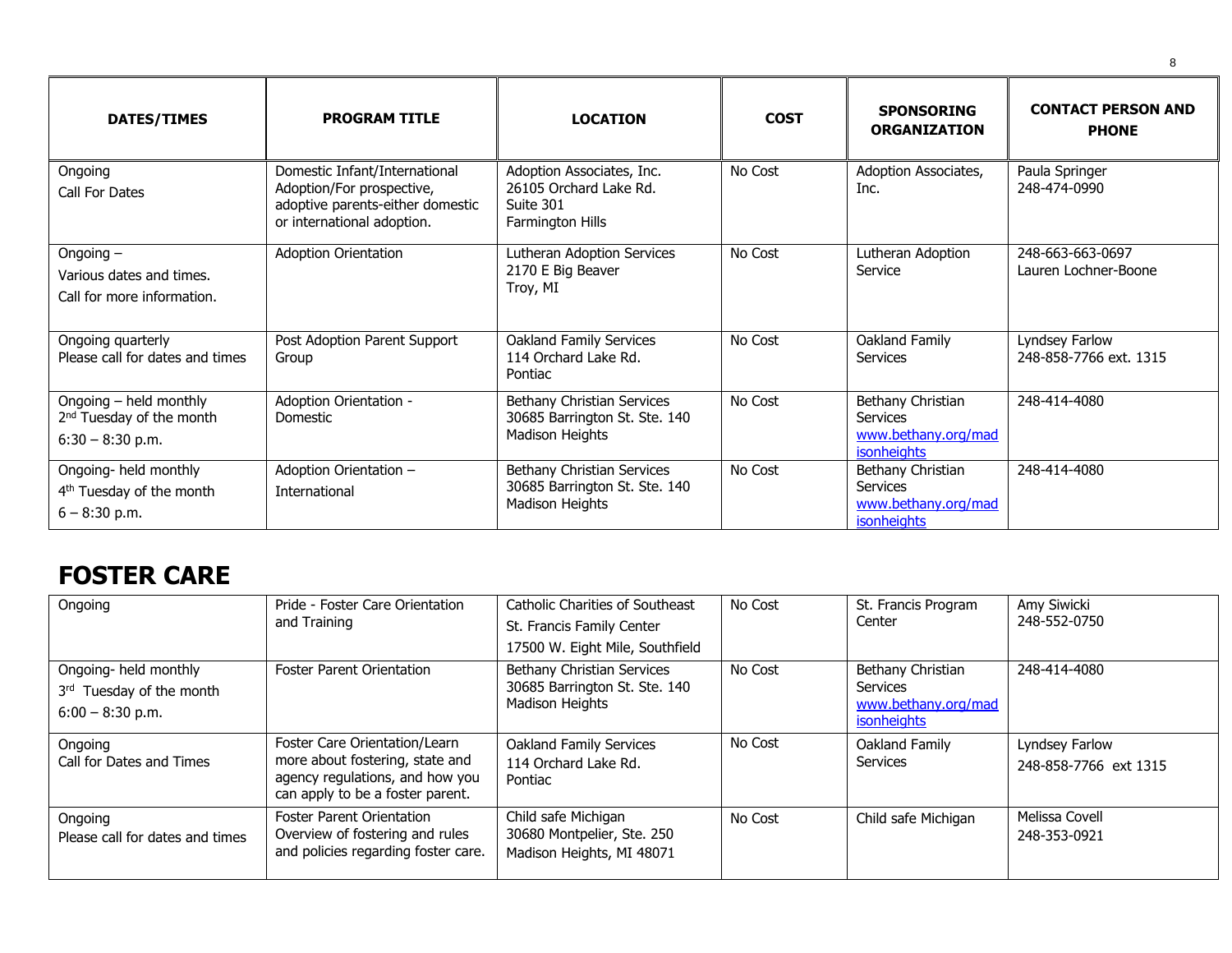| <b>DATES/TIMES</b>                                                                          | <b>PROGRAM TITLE</b>                                                                                                             | <b>LOCATION</b>                                                                             | <b>COST</b>                            | <b>SPONSORING</b><br><b>ORGANIZATION</b>  | <b>CONTACT PERSON AND</b><br><b>PHONE</b> |
|---------------------------------------------------------------------------------------------|----------------------------------------------------------------------------------------------------------------------------------|---------------------------------------------------------------------------------------------|----------------------------------------|-------------------------------------------|-------------------------------------------|
| Ongoing<br>Please call for dates and times.                                                 | <b>Foster Parent Orientation</b><br>Brief overview of fostering and<br>the rules and regulations<br>associated with foster care. | Orchards Children's Services<br>24901 Northwestern Hwy.<br>Ste. 500<br>Southfield, MI 48075 | No Cost<br>Please call to<br>register. | Orchards<br><b>Children's Services</b>    | Jennifer Buatti<br>248-258-1278           |
| Ongoing<br>Please call for dates and times                                                  | Foster Parent Support Group<br>for foster parents.                                                                               | Orchards Children's Services<br>24901 Northwestern Hwy.<br>Ste. 500<br>Southfield, MI 48075 | No Cost<br>Please call to<br>register. | Orchards<br><b>Children's Services</b>    | Jennifer Buatti<br>248-258-1278           |
| Ongoing                                                                                     | Foster Parent Orientation - Find<br>out about becoming a foster<br>parent.                                                       | <b>Samaritas</b><br>2170 E. Big Beaver<br>Troy, MI                                          | No Cost                                | Samaritas                                 | 248-423-2770                              |
| Prospective parents attend one<br>2 hour session offered on<br>Saturday.<br>Call for dates. | Foster Parent Orientation -<br>Orientation for people interested in<br>becoming a foster parent.                                 | Ennis Center for Children<br>91 South Telegraph Rd<br>Pontiac, MI 48341                     | No Cost                                | <b>Ennis Center for</b><br>Children, Inc. | Certification Dept.<br>248-334-2715       |
| 3 week course offered on<br>Saturday's<br>$9:00$ a.m. $-4:00$ p.m.<br>Call for dates        | Foster Parent Pride Training -<br>Prospective foster parent and/or<br>foster adoptive parent training.                           | Ennis Center For Children<br>91 South Telegraph<br>Pontiac, MI                              | No Cost                                | Ennis Center for<br>Children, Inc.        | Certification Dept.<br>248-334-2715       |

#### **PREGNANCY POST-PARTUM INFANT CARE**

| Ongoing<br>Please call for information | Childbirth Preparation and Newborn<br>Care Classes                                                                            | <b>Crossroads Pregnancy</b><br>Center/3205 South Blvd.<br>Auburn Hills Michigan       | No Cost                                       | Crossroads Pregnancy<br>Center                          | Tinker Johnston<br>248-293-0070                       |
|----------------------------------------|-------------------------------------------------------------------------------------------------------------------------------|---------------------------------------------------------------------------------------|-----------------------------------------------|---------------------------------------------------------|-------------------------------------------------------|
| Ongoing<br>Please call or view website | Childbirth and Breastfeeding<br><b>Support Services</b><br>Group classes and/or one-on-one<br>Lactation Consultant available. | Crittenton Hospital Medical<br>Center<br>1101 University Drive<br>Rochester, MI 48307 | Cost varies $-$<br>some programs<br>are free. | Crittenton Hospital<br>Community Health and<br>Ed Dept. | 248-652-5269<br>www.crittenton.com/find-an-<br>event/ |
| Ongoing -                              | Mom & Baby Program - Parenting<br>classes for first year of life.                                                             | Crossroads Care Center<br>3205 South Blvd.<br>Auburn Hills                            | No Cost                                       | Crossroads Pregnancy<br>Center                          | Call for more information<br>248-293-0070             |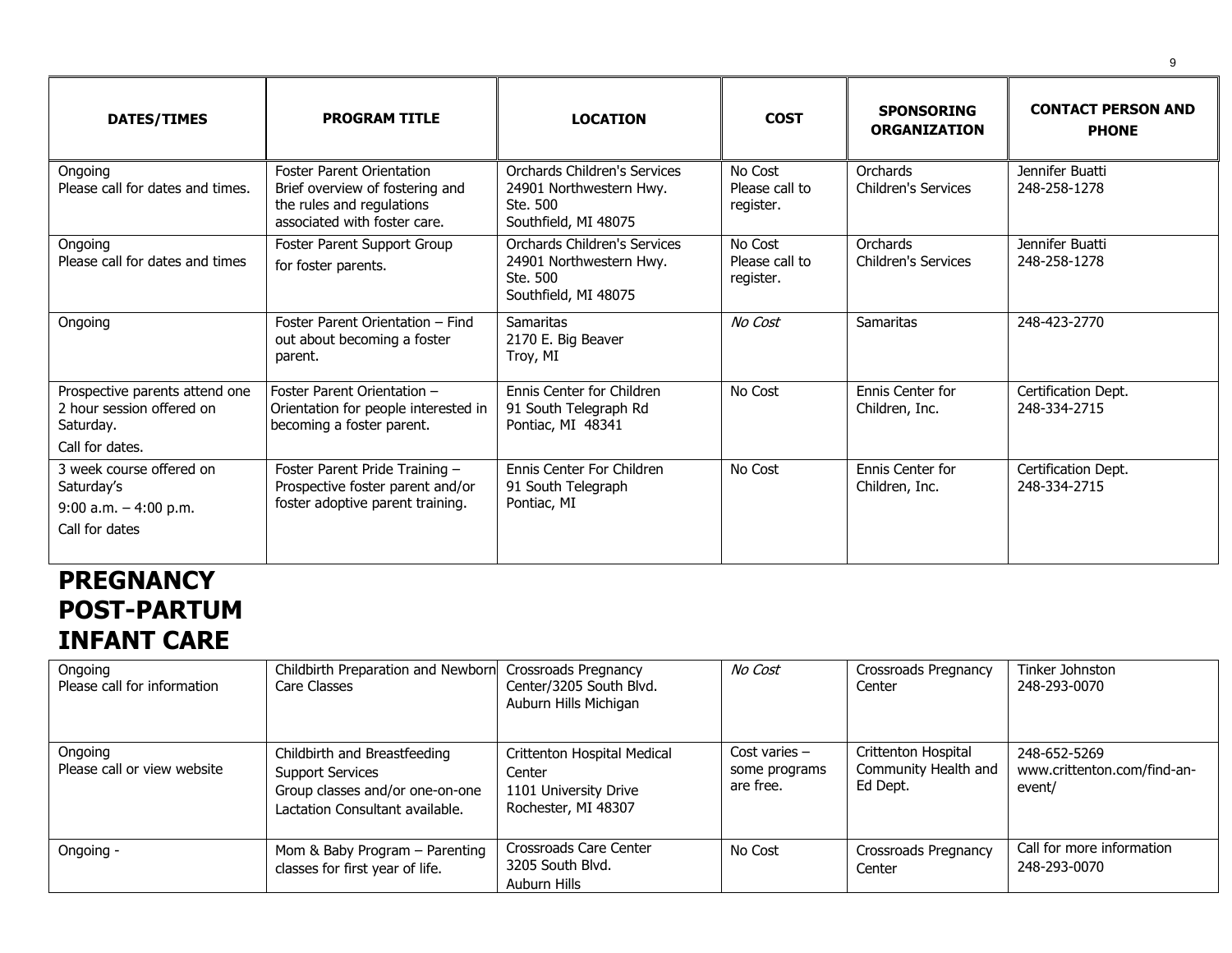| <b>DATES/TIMES</b>                                                       | <b>PROGRAM TITLE</b>                                                                                                 | <b>LOCATION</b>                                                                                                  | <b>COST</b>     | <b>SPONSORING</b><br><b>ORGANIZATION</b>                   | <b>CONTACT PERSON AND</b><br><b>PHONE</b>                                                  |
|--------------------------------------------------------------------------|----------------------------------------------------------------------------------------------------------------------|------------------------------------------------------------------------------------------------------------------|-----------------|------------------------------------------------------------|--------------------------------------------------------------------------------------------|
| Ongoing monthly classes.<br>Please call for registration<br>information. | Parenting Information &<br><b>Resources</b><br><b>Baby Care Basics</b>                                               | Providence Hospital<br>16001 Nine Mile Road<br>Southfield, MI 48075                                              | \$30 per couple | Providence Hospital                                        | 866-501-3627<br>ext. 3                                                                     |
| Ongoing                                                                  | Feeding with Love La Leche<br>League Support Group For New<br>Parents - Support Group<br>for Breastfeeding.          | Call for location                                                                                                | Free $-$ \$15   | Natures Playhouse                                          | <b>Mikki Hill</b><br>Sarah Doyle<br>248-955-3219                                           |
| Ongoing<br>Please Call for Dates and Times                               | <b>Baby Care and Safety</b>                                                                                          | Several Locations - Call                                                                                         | \$35 per couple | William Beaumont<br>Hospital                               | 1-800-633-7377<br><b>Ext. 2</b>                                                            |
| Ongoing<br>Please call for dates                                         | As Your Baby Grows: Terrific<br>Toddler/Developmental tasks of<br>toddlers ages one to three.                        | PNC Center - Troy<br>755 W. Big Beaver Road<br>Troy, MI 48084                                                    | Please Call     | <b>Beaumont Hospital</b><br>Community Health<br>Education  | Beaumont Physician Referral<br>Services<br>800-633-7377                                    |
| Ongoing<br>Please call for dates                                         | As Your Baby Grows: Child<br>development from birth to six<br>months.                                                | PNC Center - Troy<br>755 W. Big Beaver Road<br>Troy, MI 48084                                                    | Please Call     | <b>Beaumont Hospitals</b><br>Community Health<br>Education | Beaumont Physician Referral<br><b>Services</b><br>800-633-7377<br>www.beaumont.edu/classes |
| Ongoing<br>Please call for dates                                         | As Your Baby Grows: Child<br>development from six to twelve<br>months.                                               | <b>PNC Center</b><br>755 W. Big Beaver Road<br>Troy, MI 48084                                                    | Please Call     | <b>Beaumont Hospitals</b><br>Community Health<br>Education | <b>Beaumont Referral Services</b><br>800-633-7377<br>www.beaumont.edu/classes              |
| Tuesday<br>$10:00 - 11:30$ a.m.                                          | Postpartum Adjustment Group<br>Support - Help in coping with<br>stress and feelings related to<br>postpartum issues. | <b>PNC Center</b><br>755 W. Big Beaver Road<br>Troy MI 48084<br>Ste. #249                                        | Free            | <b>Beaumont Parenting</b><br>Program                       | Kelly Ryan<br>248-898-3234<br>Karen Duffy<br>248-964-3455<br>www.beaumont.edu/classes      |
| Monday<br>$7:00 - 8:30$ p.m.                                             | Postpartum Adjustment Group<br>Support - Help in coping with<br>stress and feelings related to<br>postpartum issues. | Troy Family Medicine Center<br>44250 Dequindre Road,<br>Sterling Heights, MI 48314<br>3rd floor                  | Free            | <b>Beaumont Parenting</b><br>Program                       | Kelly Ryan<br>248-898-3234<br>Karen Duffy<br>248-964-3455<br>www.beaumont.edu/classes      |
| Thursday<br>$7:00 - 8:00$ p.m.                                           | Postpartum Adjustment Group<br>Support - Help in coping with<br>stress and feelings related to<br>postpartum issues. | St Joan of Arc Parish Center<br>22412 Overlake Drive<br>St. Clair Shores<br>(N of 8 Mile & E of Greater<br>Mack) | Free            | <b>Beaumont Parenting</b><br>Program                       | Kelly Ryan<br>248-898-3234<br>Karen Duffy<br>248-964-3455<br>www.beaumont.edu/classes      |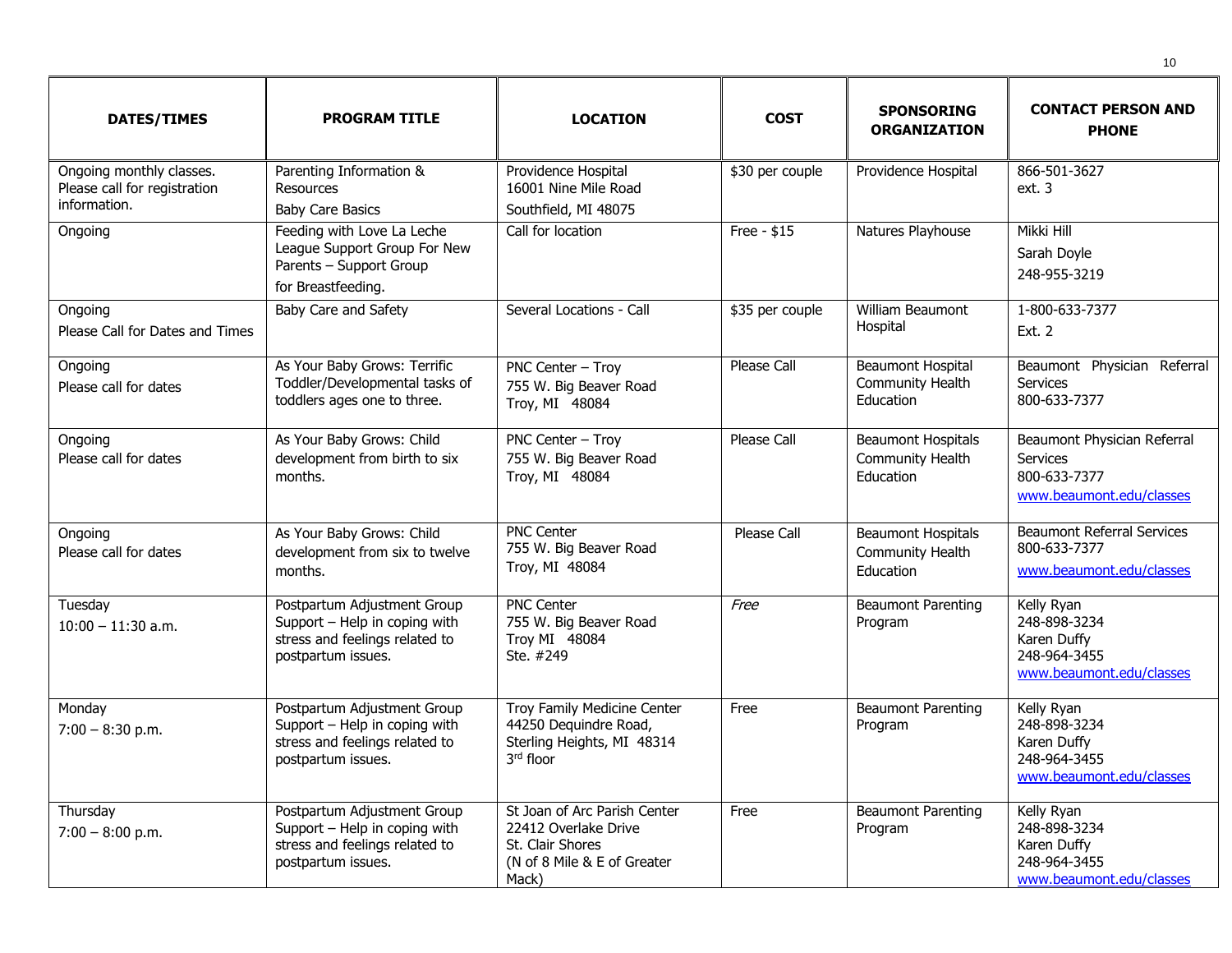| <b>DATES/TIMES</b>                                    | <b>PROGRAM TITLE</b>                                        | <b>LOCATION</b>                                               | <b>COST</b> | <b>SPONSORING</b><br><b>ORGANIZATION</b> | <b>CONTACT PERSON AND</b><br><b>PHONE</b>  |
|-------------------------------------------------------|-------------------------------------------------------------|---------------------------------------------------------------|-------------|------------------------------------------|--------------------------------------------|
| Ongoing<br>Tuesday/Wednesday<br>Call for time & dates | Infant Massage/Please bring<br>blanket. No siblings please. | PNC Bank Building<br>755 W Big Beaver<br><b>Troy MI 48084</b> | \$30        | William Beaumont<br>Hospital             | 1-800-633-7377<br>www.beaumont.edu/classes |

#### **SUPPORT GROUPS**

| Ongoing<br>Call for day & time                                                             | Grandparents Raising<br>Grandchildren Support Group-<br>Gather with fellow grandparents<br>and kinship families who share<br>similar experiences.                                     | Varies month-to-month<br>Call for location.                                            | Free                                                 | <b>OLHSA</b>                                             | Lisa Grodsky<br>248-209-2622       |
|--------------------------------------------------------------------------------------------|---------------------------------------------------------------------------------------------------------------------------------------------------------------------------------------|----------------------------------------------------------------------------------------|------------------------------------------------------|----------------------------------------------------------|------------------------------------|
| Ongoing<br>Wednesday's, $7 - 9$ p.m.                                                       | Traumatic Loss-Homicide Support<br>and Education Group/Adult family<br>members and friends who have<br>lost someone to violence.                                                      | Common Ground Sanctuary<br>1200 N. Telegraph Rd.<br>Bldg. 32 East<br>Pontiac, MI 48341 | No Cost                                              | Common Ground                                            | Vivian Steinhilper<br>248-451-2622 |
| Ongoing-1 <sup>st</sup> Monday of each<br>month.<br>7:00-9:00 p.m.                         | CHADD: Support Group for<br>Children & Adults with Attention<br>Deficit Disorder.                                                                                                     | Way Elementary School<br>765 W. Long Lake Rd.<br><b>Bloomfield Hills</b>               | \$5/per family or<br>membership in<br>CHADD-\$53 yr. | <b>CHADD</b><br>www.eocc.homestead.co<br>$\underline{m}$ | Dr. Fran Parker<br>248-932-2500    |
| Ongoing                                                                                    | Adult Skill Building - Learn to<br>handle the challenges of a family<br>member who abuses alcohol or<br>other drugs. For 18 years & up.                                               | Maplegrove Center<br>6773 W. Maple Road<br>West Bloomfield, MI 48322                   | Free                                                 | Maplegrove Community<br>Education                        | Lisa Kaplan<br>248-661-6170        |
| Ongoing<br>Tuesday $-4 - 5:30$ p.m. &<br>$7:30 - 9:00$ p.m.<br>Thursday - 7:30 - 9:00 p.m. | Family Share Group - Support,<br>networking, addiction/recovery<br>information is provided for<br>family/friends of substance<br>abusers. 18 years old & up.                          | Maplegrove Center<br>6773 W. Maple Road<br>West Bloomfield, MI 48322                   | Free                                                 | Maplegrove<br><b>Community Education</b>                 | Lisa Kaplan<br>248-661-6170        |
| Ongoing $-$<br>Saturday<br>$1:00 - 4:30$ p.m.                                              | Substance Abuse Education Class-<br>Education about substance use,<br>consequences, impact on the<br>family, options for care, and<br>parenting skills. Ages $13 - 18$ & a<br>parent. | Maplegrove Center<br>6773 W. Maple Road<br>West Bloomfield, MI 48322                   | \$50 per family                                      | Maplegrove<br><b>Community Education</b>                 | Lisa Kaplan<br>248-661-6170        |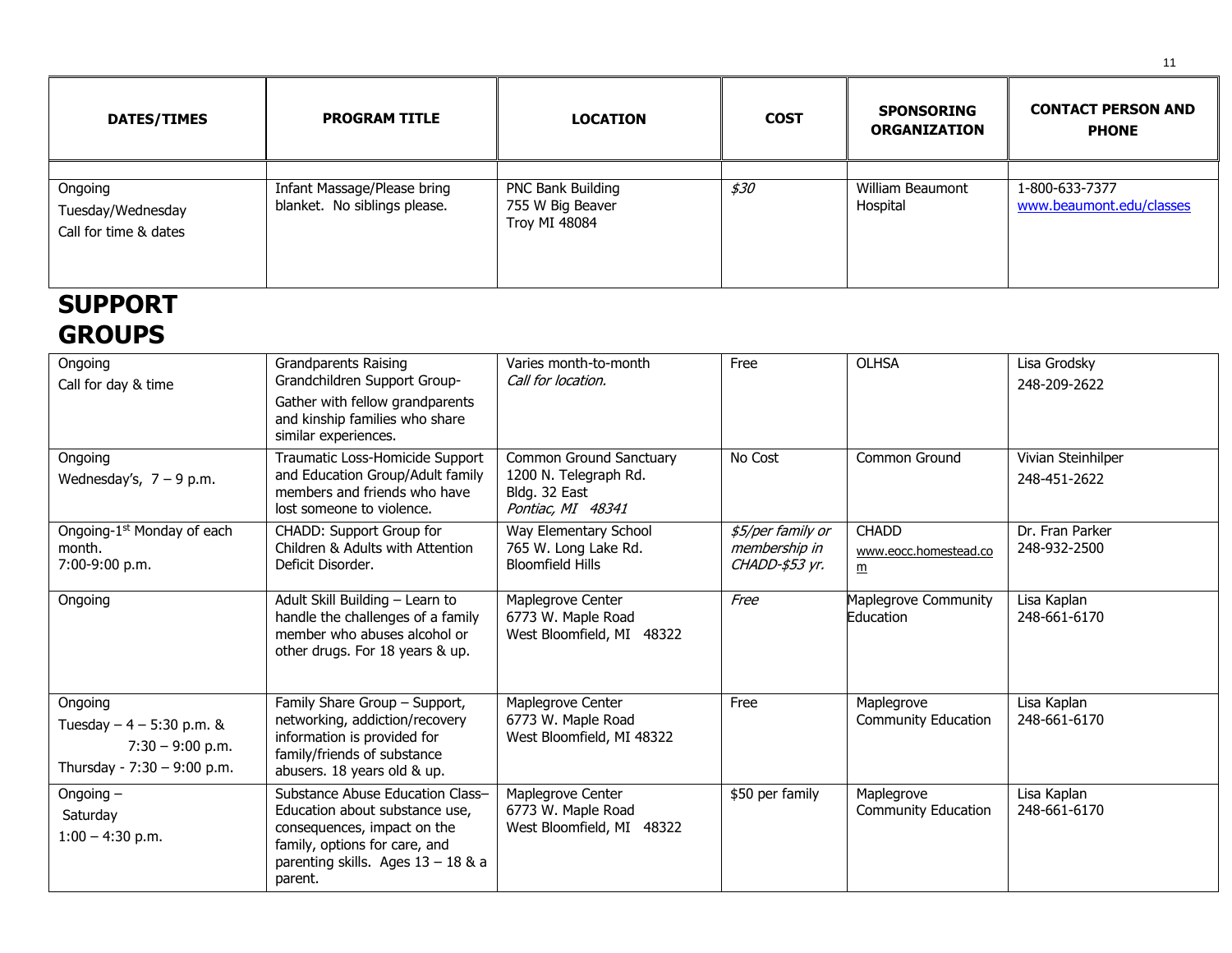| <b>DATES/TIMES</b>                                                                                  | <b>PROGRAM TITLE</b>                                                                                                                                                                                                 | <b>LOCATION</b>                                                                               | <b>COST</b>                        | <b>SPONSORING</b><br><b>ORGANIZATION</b> | <b>CONTACT PERSON AND</b><br><b>PHONE</b> |
|-----------------------------------------------------------------------------------------------------|----------------------------------------------------------------------------------------------------------------------------------------------------------------------------------------------------------------------|-----------------------------------------------------------------------------------------------|------------------------------------|------------------------------------------|-------------------------------------------|
| Ongoing<br>Thursday<br>10:00 p.m.                                                                   | Retail Fraud & Economic Crime<br>Prevention - focusing on<br>eliminating the habitual and self<br>defeating behaviors associated<br>with retail fraud and economic<br>crimes. Identifying triggers and<br>influences | Pathways to Success<br>214 West Walton Boulevard<br>Pontiac, MI 48340                         | \$35 per person<br>\$65 per couple | Pathways to Success                      | Raylyn Dunlap<br>248-550-0293             |
| Ongoing<br>Monday & Friday<br>6:00 p.m.                                                             | Anger Management - Anger Ease<br>Help to reduce and control anger,<br>teach people how to examine their<br>triggers, healthy ways for people<br>to express anger and frustration                                     | Pathways to Success<br>214 West Walton Boulevard<br>Pontiac, MI 48340                         | \$35 per person<br>\$65 per couple | Pathways to Success                      | Raylyn Dunlap<br>248-550-0293             |
| Ongoing<br>Tuesday & Thursday<br>5:00 p.m.                                                          | Second Chance for HYDAA<br>Probationers - setting goals and<br>taking action, providing real life<br>skills, connection to resources,<br>orchestrating each days activities                                          | Pathways to Success<br>214 West Walton Boulevard<br>Pontiac, MI 48340                         | \$35 per person<br>\$65 per couple | Pathways to Success                      | Raylyn Dunlap<br>248-550-0293             |
| Monday 6:00 - 7:30 p.m.<br>February 24, 2020<br>March, 2, 2020<br>March 9, 2020<br>March 16, 2020   | Overcoming Frustration and Anger<br>- 4 session workshop for boys in<br>grades 4, 5, 6. Learn valuable<br>tools to control anger; lean<br>effective strategies to understand<br>feelings; learn helpful approaches   | <b>Troy School District</b><br>Service Center Building<br>4420 Livernois Rd<br>Troy, MI 48098 | \$20.00                            | <b>Troy Youth Assistance</b>             | 248-823-5095<br>TroyYouthAssistance.org   |
| Monday $6:00 - 7:30$ p.m.<br>February 24, 2020<br>March, 2, 2020<br>March 9, 2020<br>March 16, 2020 | Girls Stand Strong $-4$ session<br>empowerment and anti-bullying<br>workshop for girls in grades 4, 5, 6<br>strategies for resisting peer<br>pressure, develop healthy coping<br>techniques, dealing with bullying   | <b>Troy School District</b><br>Service Center Building<br>4420 Livernois Rd<br>Troy, MI 48098 | \$20.00                            | <b>Troy Youth Assistance</b>             | 248-823-5095<br>TroyYouthAssistance.org   |
| Monday 6:00 - 7:30 p.m.<br>February 24, 2020<br>March, 2, 2020<br>March 9, 2020<br>March 16, 2020   | Yoga for Kids - Grades 2-3<br>Basic yoga poses, breathing<br>techniques to promote relaxation<br>and reduce stress and mindfulness<br>activities to increase concentration<br>and focus                              | Troy School District<br>Service Center Building<br>4420 Livernois Rd<br>Troy, MI 48098        | \$20.00                            | Troy Youth Assistance                    | 248-823-5095<br>TroyYouthAssistance.org   |

12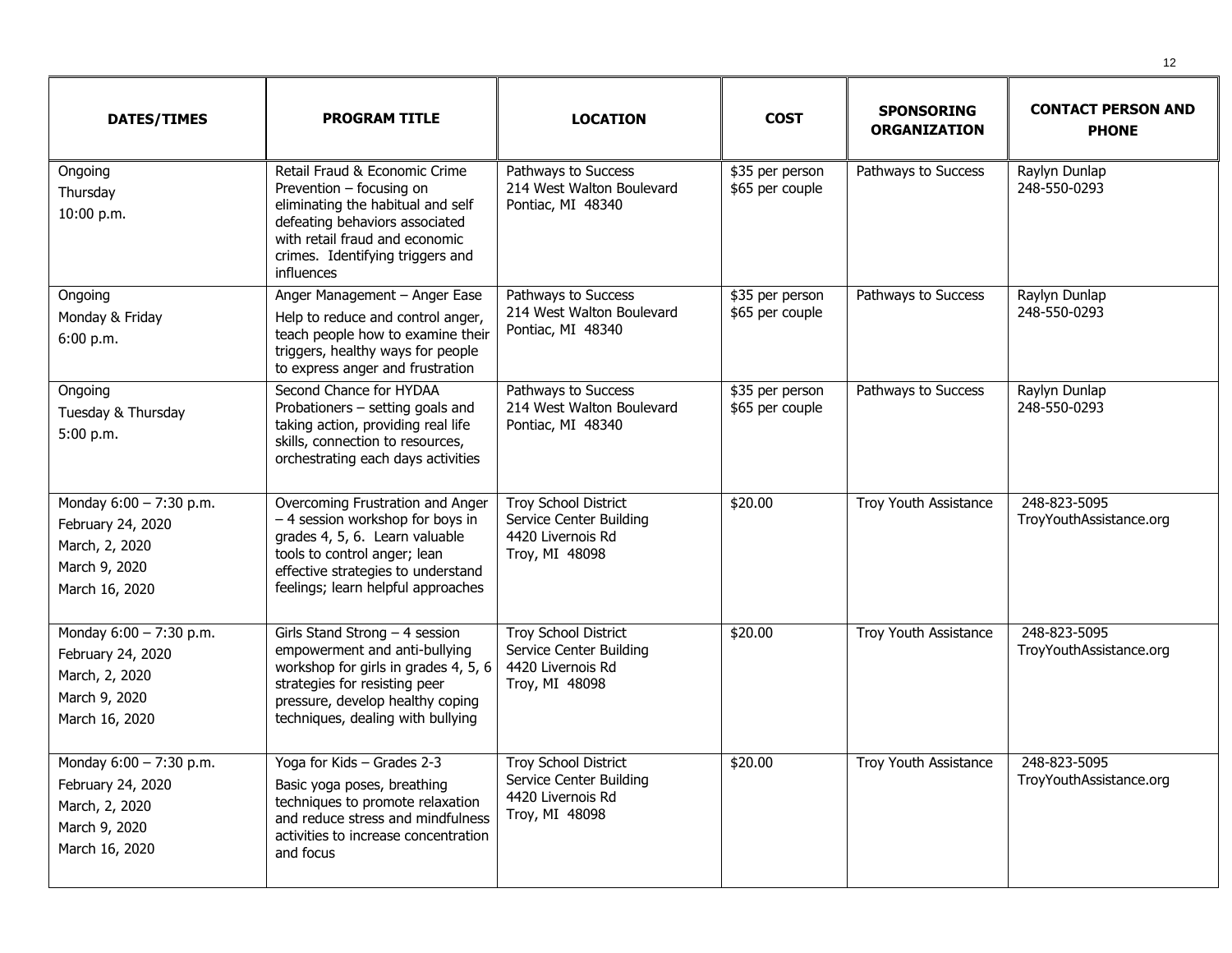| <b>DATES/TIMES</b>                                                                                  | <b>PROGRAM TITLE</b>                                                                                                                                                                    | <b>LOCATION</b>                                                                        | <b>COST</b> | <b>SPONSORING</b><br><b>ORGANIZATION</b> | <b>CONTACT PERSON AND</b><br><b>PHONE</b> |
|-----------------------------------------------------------------------------------------------------|-----------------------------------------------------------------------------------------------------------------------------------------------------------------------------------------|----------------------------------------------------------------------------------------|-------------|------------------------------------------|-------------------------------------------|
| Monday $6:00 - 7:30$ p.m.<br>February 24, 2020<br>March, 2, 2020<br>March 9, 2020<br>March 16, 2020 | Yoga for Kids - Grades 4-5<br>Basic yoga poses, breathing<br>techniques to promote relaxation<br>and reduce stress and mindfulness<br>activities to increase concentration<br>and focus | Troy School District<br>Service Center Building<br>4420 Livernois Rd<br>Troy, MI 48098 | \$20.00     | Troy Youth Assistance                    | 248-823-5095<br>TroyYouthAssistance.org   |
| Thursday<br>March 19, 2020<br>7:00 p.m.                                                             | The Dangers of Alcohol and<br>Prescription Drug Misuse and<br>Abuse                                                                                                                     | Rochester Hills Public Library                                                         | Free        | Rochester Area Youth<br>Assistance       | Raya-mi.eventbrite.org                    |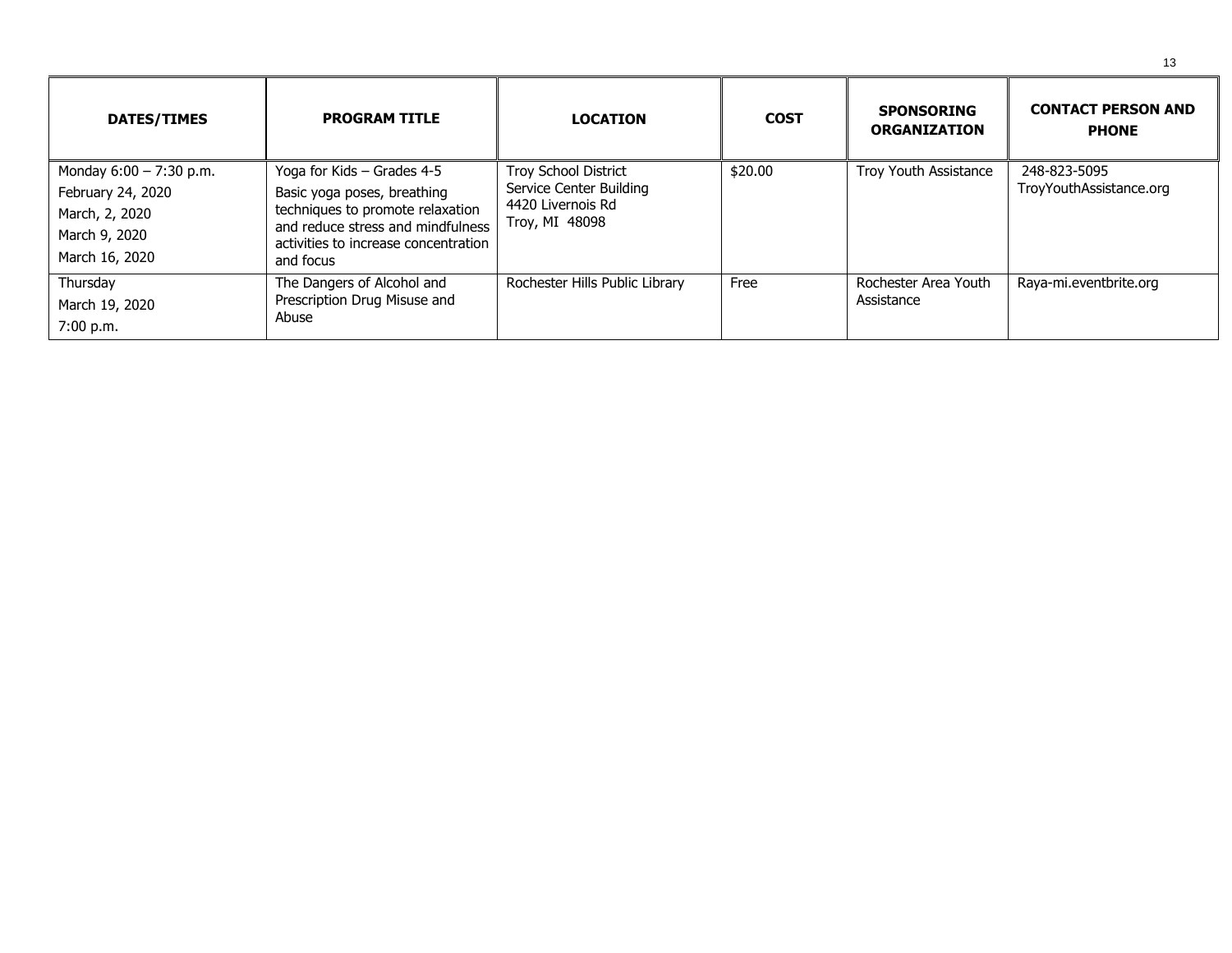## **WORLD LANGUAGE PARENTING CLASSES**

| <b>DATES/TIMES</b>                                                                                         | <b>PROGRAM/TITLE</b>                                         | <b>LOCATION</b>                                           | <b>COST</b>                                                | <b>SPONSORING</b><br><b>ORGANIZATION</b>                   | <b>CONTACT PERSON</b><br><b>AND PHONE</b> |
|------------------------------------------------------------------------------------------------------------|--------------------------------------------------------------|-----------------------------------------------------------|------------------------------------------------------------|------------------------------------------------------------|-------------------------------------------|
| Ongoing 5 times per year<br>8 week program                                                                 | Love and Logic (Amor y Logica)<br>Parenting class in Spanish | Hispanic Outreach Services<br>295 W. Huron St.<br>Pontiac | Please call<br>Transportation<br>and Day Care<br>available | Catholic<br>Charities/Hispanic<br><b>Outreach Services</b> | Ms. Lucdellaria<br>248-338-4250 x3703     |
| Ongoing - Fall, Winter, Spring<br>Monday/Wed. $6 p.m. - 8 p.m.$<br>Tuesday/Thurs. $10$ a.m. $-$<br>12 p.m. | English as a Second Language for<br>adults                   | Hispanic Outreach Services<br>76 Williams St.<br>Pontiac  | \$30/per person<br>Childcare<br>provided                   | Catholic<br>Charities/Hispanic<br><b>Outreach Services</b> | Martha Suarez<br>248-338-4250 x3700       |

| Ongoing<br>Call for Dates and Times                                                              | Early Learning Communities<br>Child Development Classes in<br>Spanish for all Caregivers of<br>Children (ages 13 and up).                                | Oakland Family Services<br>114 Orchard Lake Road, Pontiac,<br>MI 48341 | No Cost                                               | Oakland Family<br>Services                                 | Margaret Selesky<br>248-858-7766 ext. 1300        |
|--------------------------------------------------------------------------------------------------|----------------------------------------------------------------------------------------------------------------------------------------------------------|------------------------------------------------------------------------|-------------------------------------------------------|------------------------------------------------------------|---------------------------------------------------|
| Ongoing<br>Wednesdays<br>10:30-12:00 p.m.                                                        | (Programa F.A.M.I.L.I.A.) Los<br>Rosas/To increase awareness of<br>domestic violence and to support<br>and empower families.                             | Centro Multicultural La Familia<br>35 W. Huron Suite 500<br>Pontiac    | No Cost                                               | Centro Multicultural La<br>Familia                         | <b>Blanca Mares</b><br>248-858-7800               |
| Ongoing the third Wednesday<br>of the month<br>$10:30-11:30$ a.m.<br>Please call for information | Nurturing and Support<br>Program/For Japanese-speaking<br>mothers and children ages 0 to 5<br>years. Child development,<br>encouragement, communication. | Kaleidoscope Family Forum<br>P. O. Box 463<br>Farmington               | \$10/per person<br>\$5/materials                      | Kaleidoscope Family<br>Forum                               | Kikuko McCandlish<br>248-848-1723<br>248-553-1973 |
| Ongoing<br>Please call for dates and times                                                       | S.T.E.P.-Systematic Training for<br>Effective Parenting for Japanese-<br>speaking parents of children ages<br>$3-18$ years.                              | Kaleidoscope Family Forum<br>P. O. Box 463<br>Farmington               | Please call for fee.                                  | Kaleidoscope Family<br>Forum                               | Kikuko McCandlish<br>248-848-1723<br>248-553-1973 |
| Ongoing 5 times a year<br>Mondays or Wednesdays<br>9:30 a.m.-11:30 a.m.                          | Love and Logic (Amor y Logica) -<br>Parents class in Spanish                                                                                             | Hispanic Outreach Services<br>295 W. Huron<br>Pontiac                  | Please call<br>Transportation &<br>Day Care available | Hispanic Outreach<br>Services                              | Brenda Garza<br>248-338-4250 ext. 3700            |
| Ongoing - Monday, Tuesday,<br>Thursday                                                           | Parent Educator Liaison - Provide<br>support to parents with IEP, PTC.<br>Understanding the school system<br>& Problem resolution.                       | Hispanic Outreach Services<br>76 Williams St., Pontiac, MI             | Free                                                  | Catholic<br>Charities/Hispanic<br><b>Outreach Services</b> | Rita Golden<br>248-338-4250 ext. 3706             |